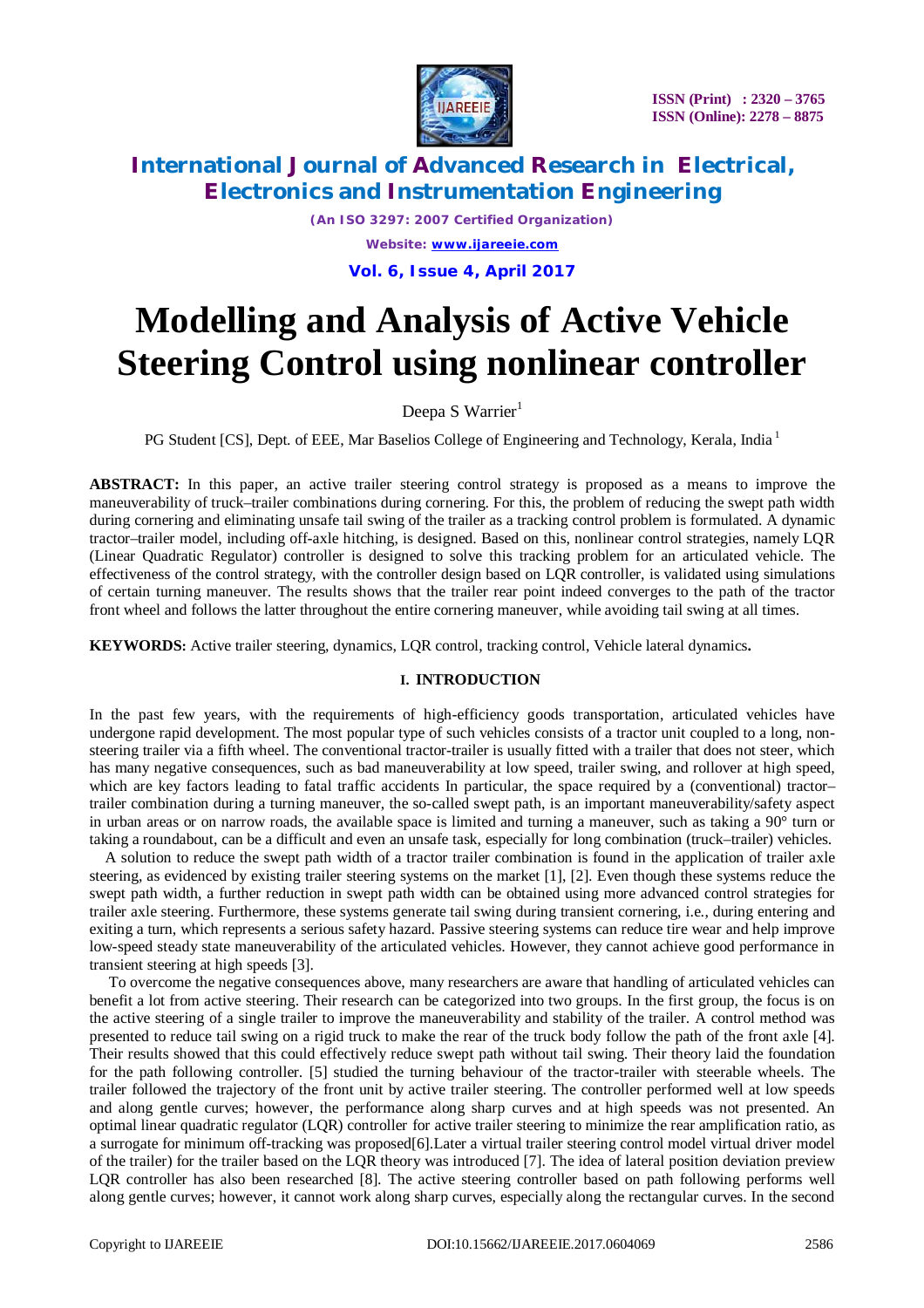

*(An ISO 3297: 2007 Certified Organization)*

*Website: [www.ijareeie.com](http://www.ijareeie.com)*

#### **Vol. 6, Issue 4, April 2017**

group, since some researchers hold that the driver's steering wheel control depends mainly on his/her perception and feeling of the tractor unit's behaviour, the improvement of the tractor is crucial. The second group focuses mainly on the



Fig. 1. Schematic Diagram of Complex Vehicle Model

control to improve the tractor handling behaviour. An LQR to minimize the tractor yaw rate, tractor sideslip angle, etc. by active steering also gained attention [9].

The idea of minimization using an LQR controller was followed by [9] and [10]. However, the minimization of yaw rate may not be an optimal choice, and following the desired yaw rate is better. As indicated in the studies mentioned above, much effort has been made in active steering control for tractor or trailer and great progress has been achieved. The current research on active steering of articulated vehicles focuses mainly on improving the tractor's or trailer's handling behaviour. In this study, an active steering controller based on the LQR theory is designed to improve the maneuverability at low speed and lateral stability at high speed of the whole tractor-trailer combination. The tractor and trailer active steering controller is designed to follow the desired yaw rate and minimize the side-slip angle of the tractor's center of gravity (CG) and trailer's CG at the same time, which is very important in the vehicle's stability evaluation. The results show that the active steering controller has the potential to improve the maneuverability and lateral stability of the articulated vehicles.

The main contributions of this paper are as follows. First, we reformulate the problem of reducing the swept path width and avoiding tail swing as a tracking problem for a dynamic (reference) model of the tractor–trailer system including off-axle hitching. We note that most of the work on the control of robotic tractor–trailer systems has focused on path following problems where the tractor needs to follow a certain path [11]–[14], while here we focus on ensuring path following by the trailer of path driver by the tractor in order to support the minimization of the swept path width while avoiding tail swing. The latter problem is highly relevant in the control of trailers of heavy-duty vehicles [15], [16], [17] and the reformulation of the problem into a tracking problem for the variables describing the kinematics of the trailer supports the design of nonlinear controllers formally guaranteeing the stabilization of the desired trajectory. Second, nonlinear controllers solving this tracking problem are proposed, including stability certificates.

The remainder of this paper is organized as follows. In Section II, we derive the kinematic and dynamic tractor–trailer model and the control problem is formulated. In Section III, we propose our controller design scheme, and present related stability results.In Section IV, a simulation study is presented to evidence the effectiveness of the proposed approach and to support controller gain tuning. Finally, in Section V, we present conclusions.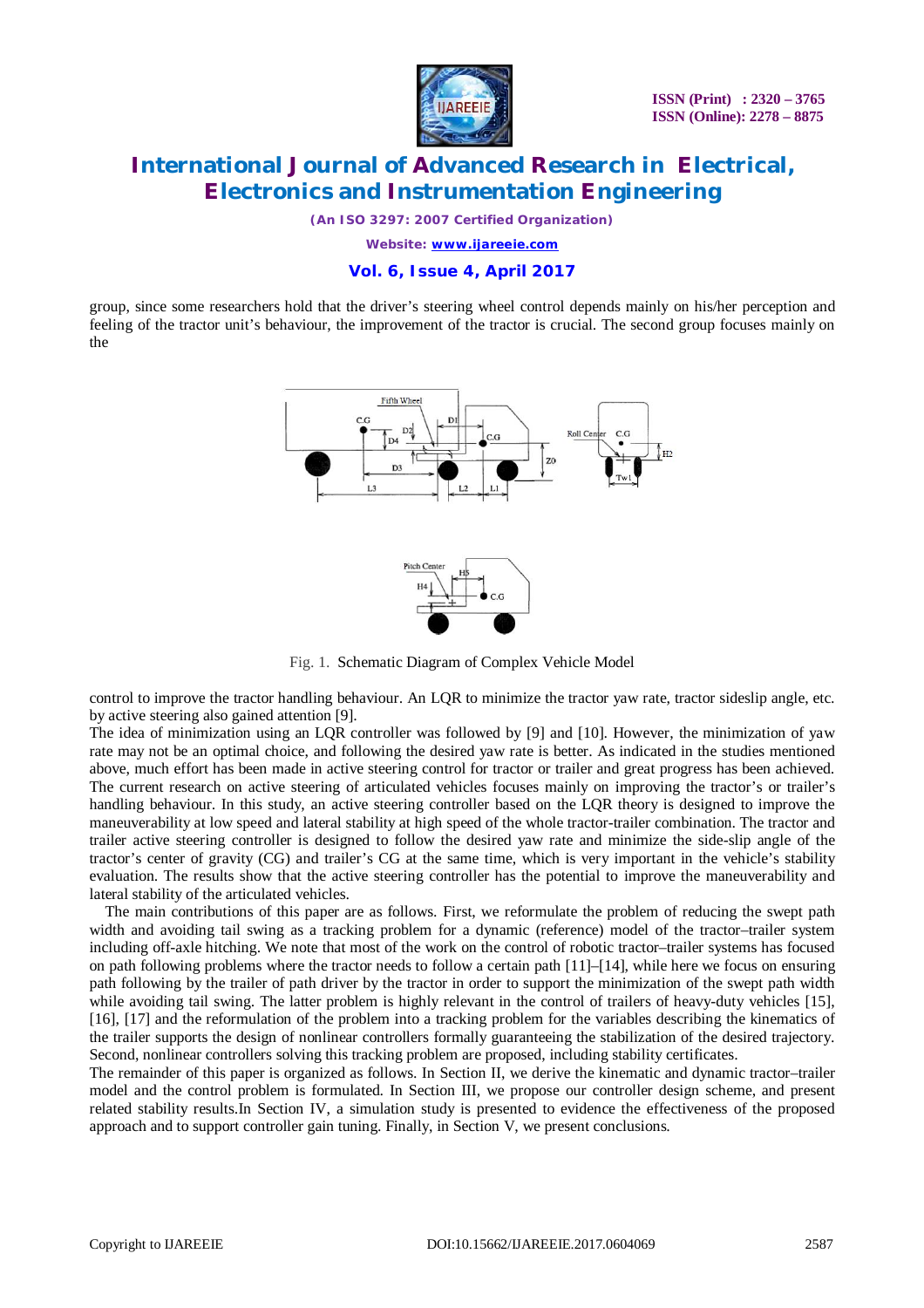

*(An ISO 3297: 2007 Certified Organization)*

*Website: [www.ijareeie.com](http://www.ijareeie.com)*

#### **Vol. 6, Issue 4, April 2017**

#### **II.MODEL OF THE TRACTOR TRAILER**

In this section, a dynamic model is derived for the off-axle tractor-trailer. We aim to construct a state space model formulation such that front wheel steering angle and its forward velocity are given time-varying inputs and the trailer axle steering velocity is the only control input. Therefore in this formulation the tractor of the robot is steered and driven by an (emulated) driver and the trailer axle is steered automatically, thus improving maneuverability. One Vehicle model and one Tire model are combined to form the System.



Fig. 2. Block diagram representation of Tractor-trailer system

The kinetic energy of the tractor-semitrailer vehicle can be obtained by adding the kinetic energy component of the tractor and that of the trailer.

$$
T_{\perp} = \frac{1}{2} \text{m}_{\perp} \text{VCGLVCG1} + \frac{1}{2} \omega_{s1} \text{I}_{\perp} \omega_{s1} \tag{1}
$$

Similarly, the kinetic energy of the trailer, denoted **as** *T2,* can be obtained from the translational velocity at the trailer *C.G.* and the angular velocity of the trailer's sprung mass coordinate, or

$$
T_2 = \frac{1}{2} \text{m2.VCG2.VCG2} + \frac{1}{2} \omega_{s2} \text{I2} \omega_{s2} \tag{2}
$$

The change of the potential energy for the tractor of a tractor semitrailer vehicle is primarily due to the roll motion. However, the change of potential energy for the semitrailer is affected by both the roll and pitch motion at the linking joint (fifth wheel). Furthermore, the compliance at the fifth wheel will be significant in describing the roll motion of the trailer. For simplicity, these complicated coupling will not be modeled. Instead, the roll motion is approximated **as** if the articulation angle is zero, that is, the truck is in straight configuration. This approximation for roll motion will be examined by comparing simulation results and experimental data in section 7. Thus the potential energy can be obtained as

$$
V = m_1 g h_2 (\cos \phi - 1) + m_2 g (h_2 - d_2 + d_4) (\cos \phi - 1)
$$
\n(3)

The Lagrangian, *L,* is defined **as**

$$
T_1 + T_2 - V \tag{4}
$$

and will be used to derive vehicle body dynamics

 $L =$ 

#### PACEJKA TIRE MODEL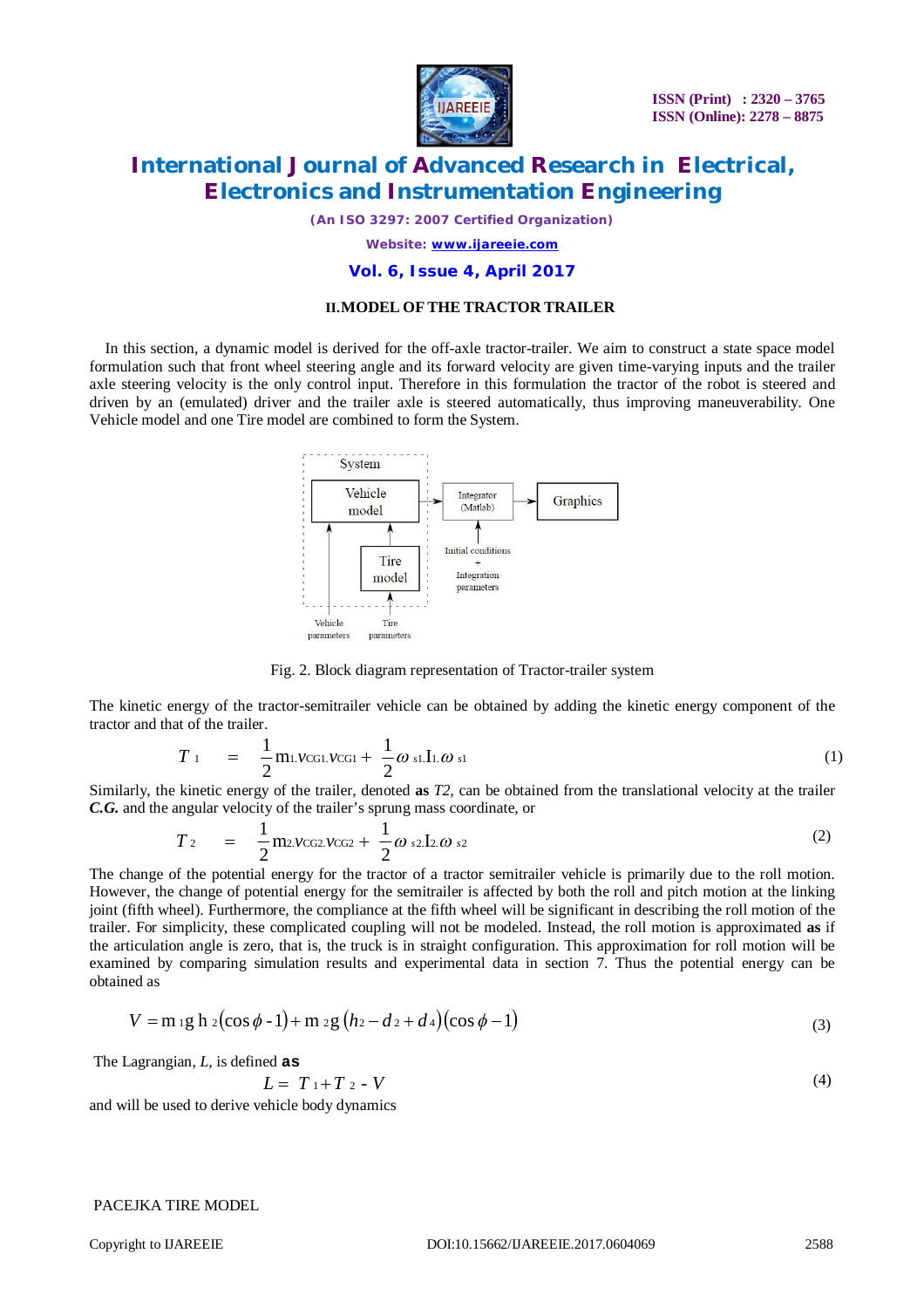

*(An ISO 3297: 2007 Certified Organization)*

*Website: [www.ijareeie.com](http://www.ijareeie.com)*

### **Vol. 6, Issue 4, April 2017**

In this Pacejka tire model, nonlinear relationship between tire lateral force and slip angle expressed by a semi empirical model with experimental coefficients. The lateral force can be written as

$$
F_{y} = -\frac{\mu_{y}}{\mu_{yn}} (F_{y,n}(\alpha_{eq}) + S_{y}
$$
\n(5)

where  $\alpha$ eq is the equivalent slip angle

$$
F_{y} = -\frac{\mu_{y0}}{\mu_{y}} \frac{F_{z0}}{F_{z}} (\alpha) + S_{h}
$$
 (6)

and Fy,n is the reference function of the lateral force

$$
F_{y,n} = D\sin(C\arctan(B_{\alpha} - E(B_{\alpha} - \arctan(B_{\alpha})))) \tag{7}
$$

The coefficients BB, CC, DD and EE can be written as

$$
C = a_o
$$
  
\n
$$
D = \mu_{y,n} F_z = (a_1 F_z + a_2) F_z
$$
  
\n
$$
B = \frac{BCD}{CD} = a_3 \sin \left\{ 2 \arctan(\frac{F_z}{a_4}) \right\} (1 - a_5 |\gamma|)
$$
 (8)

$$
E = a_6 F_z + a_7
$$

The horizontal and vertical shifts of the curve are calculated as

$$
S_h = a_8 \gamma + a_9 F_z + a_{10}
$$
  
\n
$$
S_v = a_{11} F_z \gamma + a_{12} F_z + a_{13}
$$
\n(9)

The model implemented here converts the slip angle using the following equation:

$$
ALPHA = a \sin(\sin(\alpha lpha));
$$
\n(10)

This equation alters the slip angle in such way that the characteristic equation becomes symmetric in relation to the vertical line at 90 degrees and the lateral force becomes zero at 180 degrees. The same analogy can be made with negative values of the slip angle.



Fig. 3. Bicycle-like schematic model representation of the tractor-trailer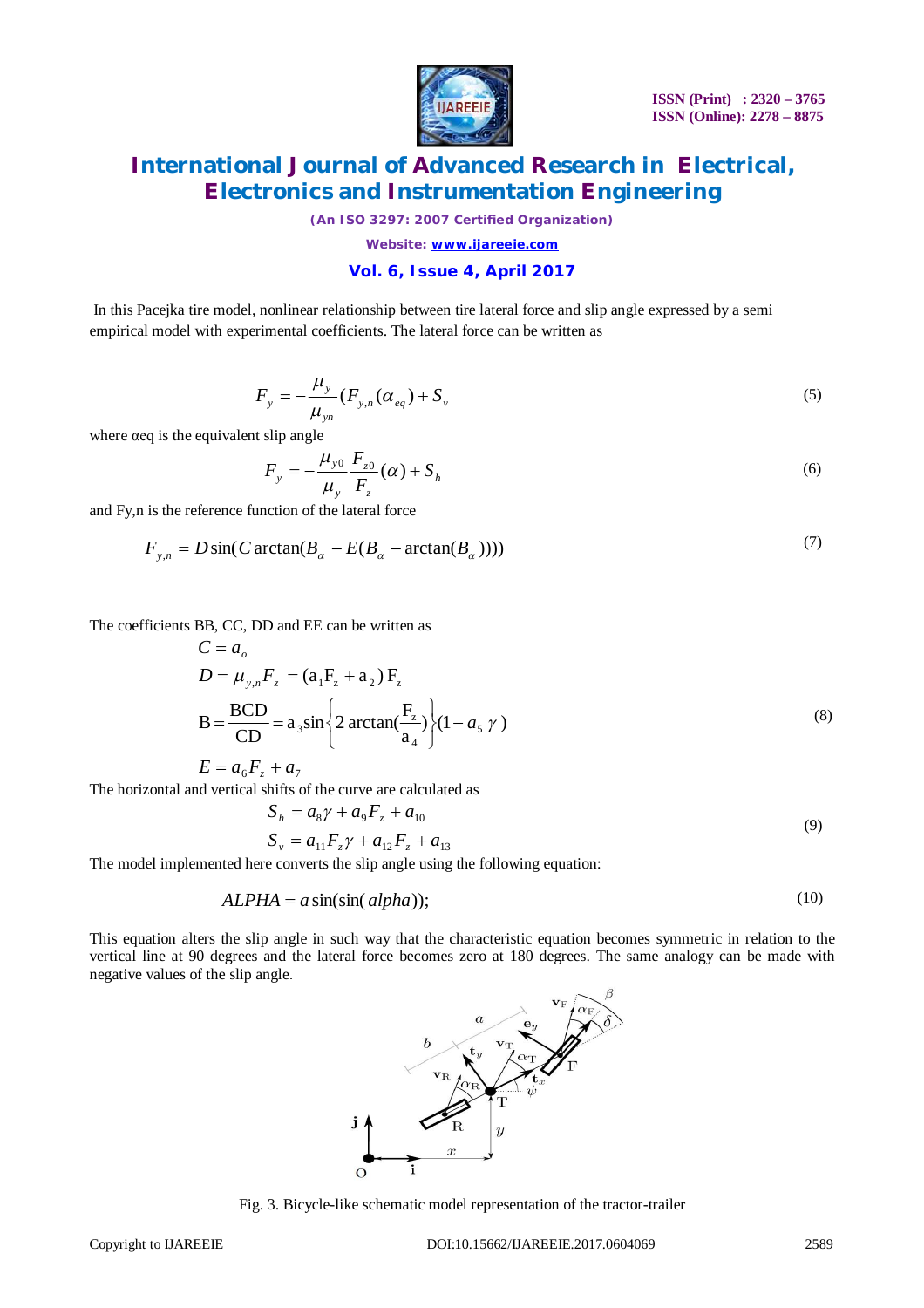

(11)

# **International Journal of Advanced Research in Electrical, Electronics and Instrumentation Engineering**

*(An ISO 3297: 2007 Certified Organization)*

*Website: [www.ijareeie.com](http://www.ijareeie.com)*

### **Vol. 6, Issue 4, April 2017**

#### NON-LINEAR MODEL:

Step-1: State vector

$$
x = \begin{bmatrix} x_1 \\ x_2 \\ x_3 \\ x_4 \\ x_5 \\ x_6 \end{bmatrix} = \begin{bmatrix} x \\ y \\ \varphi \\ \varphi \\ \varphi \\ \varphi \end{bmatrix}
$$

Step-2: State equation

$$
x_1 = x_4 \cos(x_3 + x_5)
$$
  
\n
$$
x_2 = x_4 \sin(x_3 + x_5)
$$
  
\n
$$
x_3 = x_6
$$
  
\n
$$
x_4 = \frac{F_{y,F} \sin(x_5 - \delta) + F_{y,R} \sin x_5}{m_T}
$$
  
\n
$$
x_5 = \frac{F_{y,F} \cos(x_5 - \delta) + F_{y,R} \cos \alpha_T - m_T x_4 x_6}{m_T x_4}
$$
  
\n
$$
x_6 = \frac{F_{y,F} \alpha \cos \delta - F_{y,R} b}{I_T}
$$
\n(12)

The above equations can be linearized as

$$
x = \mathcal{G}_r
$$
  
\n
$$
y = \mathcal{G}_r, o(\varphi + \alpha_r)
$$
  
\n
$$
\varphi = \varphi
$$
  
\n
$$
\mathcal{G}_r = 0
$$
  
\n
$$
\alpha_r = \frac{F_{y,r} + F_{y,R}}{m_r \mathcal{G}_{r,0}} - \varphi
$$
  
\n
$$
\varphi = \frac{\alpha F_{y,r} - bF_{y,R}}{I_r}
$$
\n(13)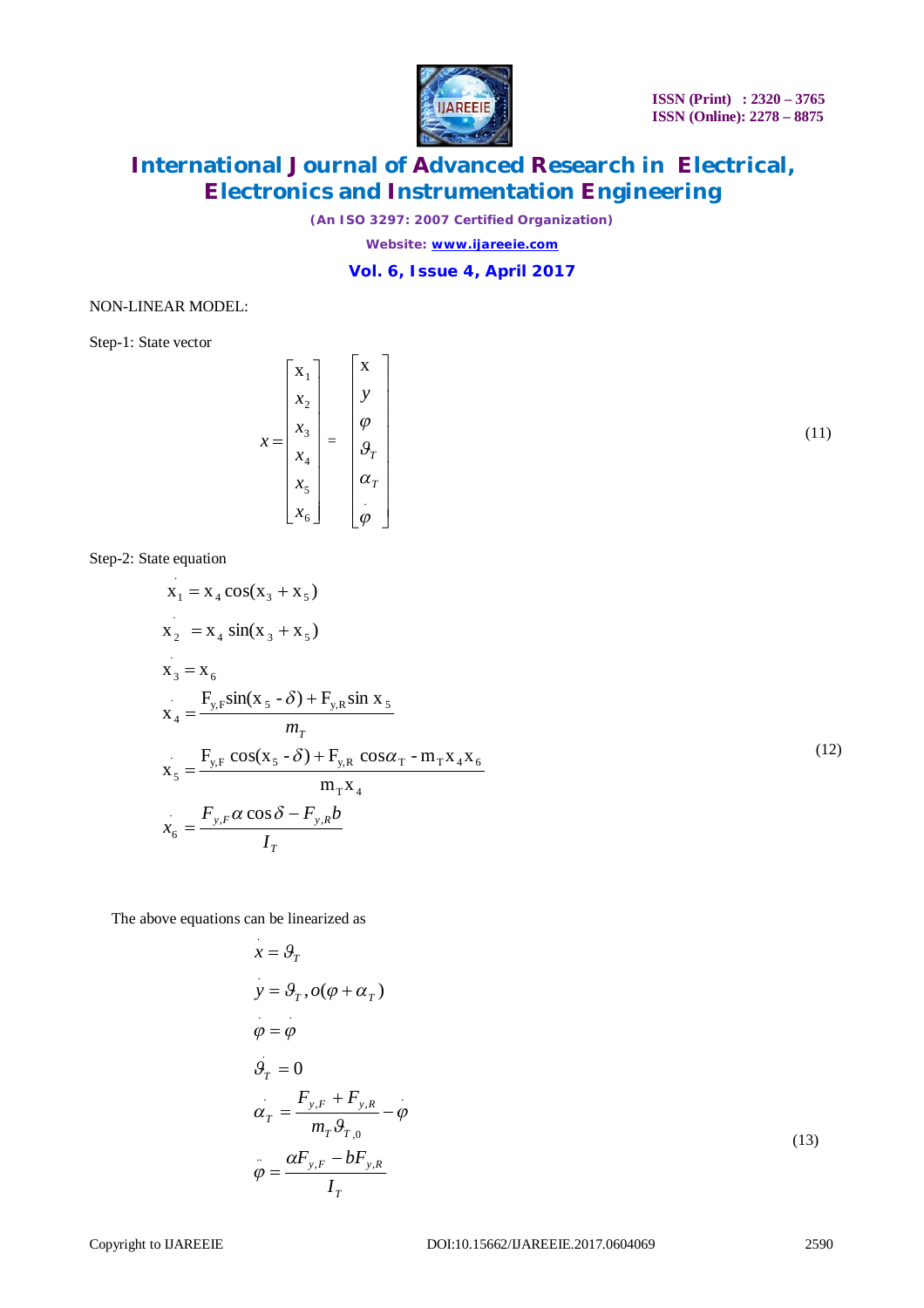

*(An ISO 3297: 2007 Certified Organization)*

*Website: [www.ijareeie.com](http://www.ijareeie.com)*

### **Vol. 6, Issue 4, April 2017**

### By neglecting

 .. . *T y* = ,0 2 2 ,0 ,0 ,0 ,0 ,0 ,0 0 0 - - 0 0 - - 0 0 0 1 0 0 *T T R T R T T T F T T T T F R T T I v a Ky b K I aKy bK m v v aK bKR m v m v K K v v* . *T y* + *T F T T F I K m v K* ,0 0 0 (14)

Step-3: Slip angle

$$
\alpha_{F} = \arctan(\frac{v_{T} \sin_{\alpha T} + a\varphi}{v_{T} \cos_{\alpha T}}) - \delta
$$

$$
\alpha_{R} = \arctan(\frac{v_{T} \sin_{\alpha T} - b\varphi}{v_{T} \cos_{\alpha T}})
$$
(15)

By approximating

$$
\alpha_{F,lin} = \alpha_T + \frac{a}{v_{T,o}} \dot{\phi} - \delta
$$
\n
$$
\alpha_{F,lin} = \alpha_T - \frac{b}{v_{T,o}} \dot{\phi}
$$
\n(16)

### TIRE MODEL

Pacejka

$$
F_y = D\sin[C \arctan B_{\alpha} - E(B_{\alpha} - \arctan(B_{\alpha}))]
$$
\n(17)

Linear

$$
F_y = K_\alpha \tag{18}
$$

### VEHICLE SIMPLE NONLINEAR

| mT              | Mass of the car (tractor) [kg]                                                           |
|-----------------|------------------------------------------------------------------------------------------|
|                 | Moment of inertia the car (tractor) [ $kg * m2$ ]                                        |
| a               | Distance from front axle of the car (tractor) to the<br>center of mass of the car        |
|                 | $(textor)$ [m]                                                                           |
|                 | Distance from center of mass of the car (tractor) to the front axle of the car (tractor) |
|                 | $\mathop{\rm Im}\nolimits$                                                               |
| mF <sub>0</sub> | Mass over the front axle [kg]                                                            |
| m <sub>R0</sub> | Mass over the rear axle [kg]                                                             |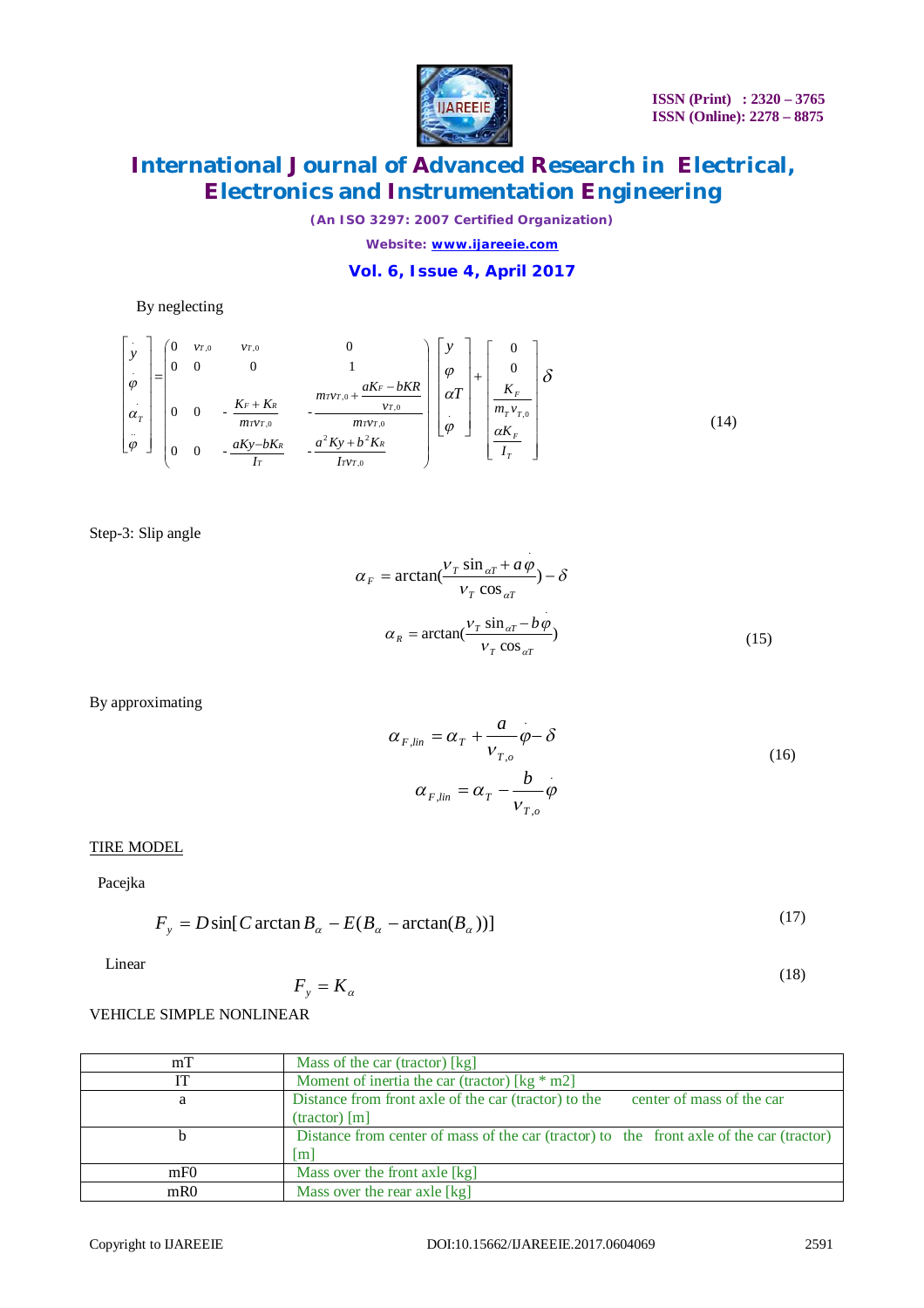

*(An ISO 3297: 2007 Certified Organization)*

*Website: [www.ijareeie.com](http://www.ijareeie.com)*

### **Vol. 6, Issue 4, April 2017**

|        | Wheelbase [m]                    |
|--------|----------------------------------|
| nF     | Number of front tires            |
| nR     | Number of rear tires             |
| wT     | Track of the car (tractor) [m]   |
| muy    | Operational friction coefficient |
| tire   | Tire model                       |
| deltaf | Steering angle [rad]             |
| Fxf    | Longitudinal force at F [rad]    |
| Fxr    | Longitudinal force at R [rad]    |

Table.1 Nomenclature of control models.

#### **III. CONTROLLER DESIGN**

In the stability control of passenger cars, the yaw rate and the side-slip angle are universally chosen as the control variables. The control strategies focus mainly on making the actual yaw rate follow the ideal yaw rate and ensuring the side-slip angle as much as possible. Usually, the reference yaw rate is obtained from the bicycle model according to the steering wheel angle. Here we introduce the stability control strategy into the articulated vehicles. The LQR controller aims to make both the tractor and trailer follow the desired yaw angle and side-slip angle by actively steering the tractor's rear axle and the trailer's axles.

The 6-DOF reference model is used to provide the desired states according to the tractor's front axle steering angle input, which is governed by the driver.Here LQR controller is designed by linearization and pole placement design is incorporated .

$$
A = \begin{bmatrix} 0 & v_{T,0} & v_{T,0} & 0 \\ 0 & 0 & 0 & 1 \\ 0 & 0 & -\frac{K_F + K_R}{mrv_{T,0}} & -\frac{mrv_{T,0} + aK_F - bKR}{v_{T,0}} \\ 0 & 0 & -\frac{aKy - bK_R}{Ir} & -\frac{a^2Ky + b^2K_R}{Irv_{T,0}} \end{bmatrix} ; B = \begin{bmatrix} 0 \\ 0 \\ \frac{K_F}{m_r v_{T,0}} \\ \frac{aK_F}{I_T} \end{bmatrix}
$$
  

$$
c = \begin{bmatrix} 1 & 0 & 0 & 0 \end{bmatrix}
$$
  
Klqr = lqr(A, B, Q, R) ; (19)

$$
Kplace = place(A, B, poles); \qquad (20)
$$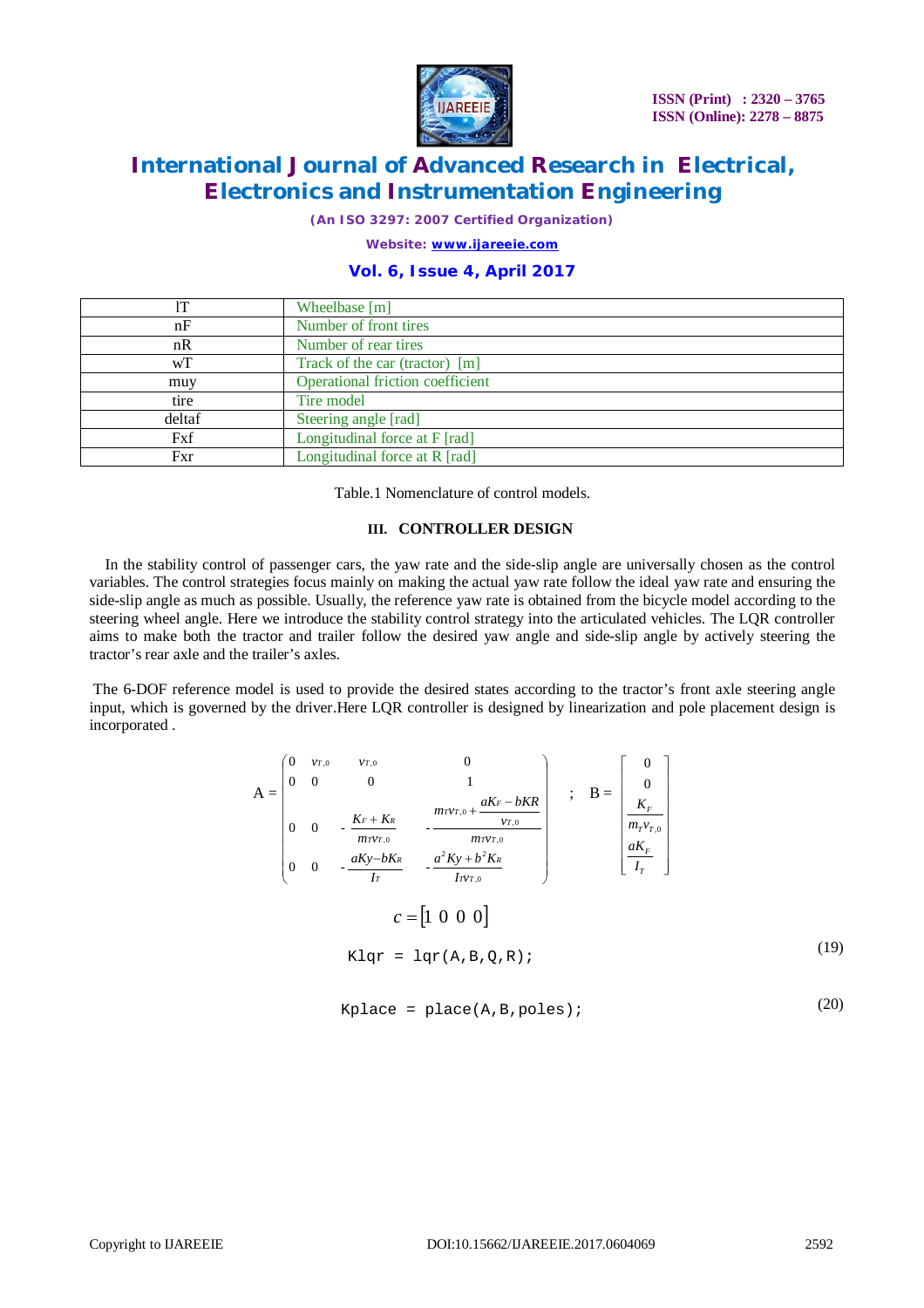

*(An ISO 3297: 2007 Certified Organization) Website: [www.ijareeie.com](http://www.ijareeie.com)*

**Vol. 6, Issue 4, April 2017**

#### **IV. SIMULATION RESULTS**



Fig. 4. Tractor-trailer response without trailer steering.



Fig. 5. Swept path for the case without active trailer steering of an articulated vehicle.

Fig.4 shows the response of an articulated vehicle without trailer steering. The detailed path indicating the swept path and tail swing are represented by Fig.5



Fig. 6. Comparison of Linear and Pacejka tire models.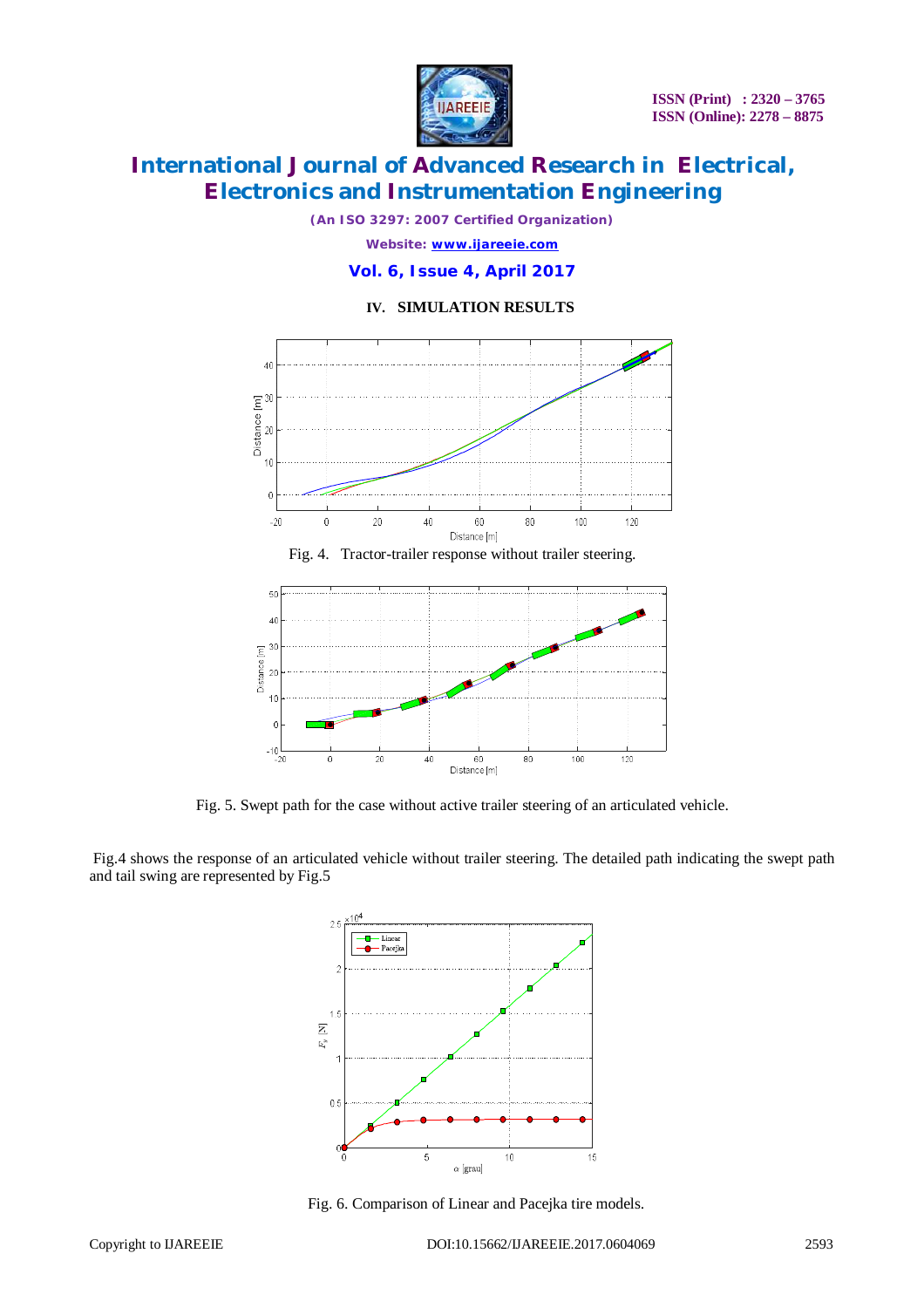

*(An ISO 3297: 2007 Certified Organization) Website: [www.ijareeie.com](http://www.ijareeie.com)* **Vol. 6, Issue 4, April 2017**



Fig. 7. Graphical representation of various states of Tractor-trailer.

Fig.6 shows comparison between linear and pacejka tire models The Pacejka tire model calculates lateral force and aligning torque based on slip angle.



Fig. 8. Control input  $u$  ( $\delta$  in deg) during certain turning maneuver.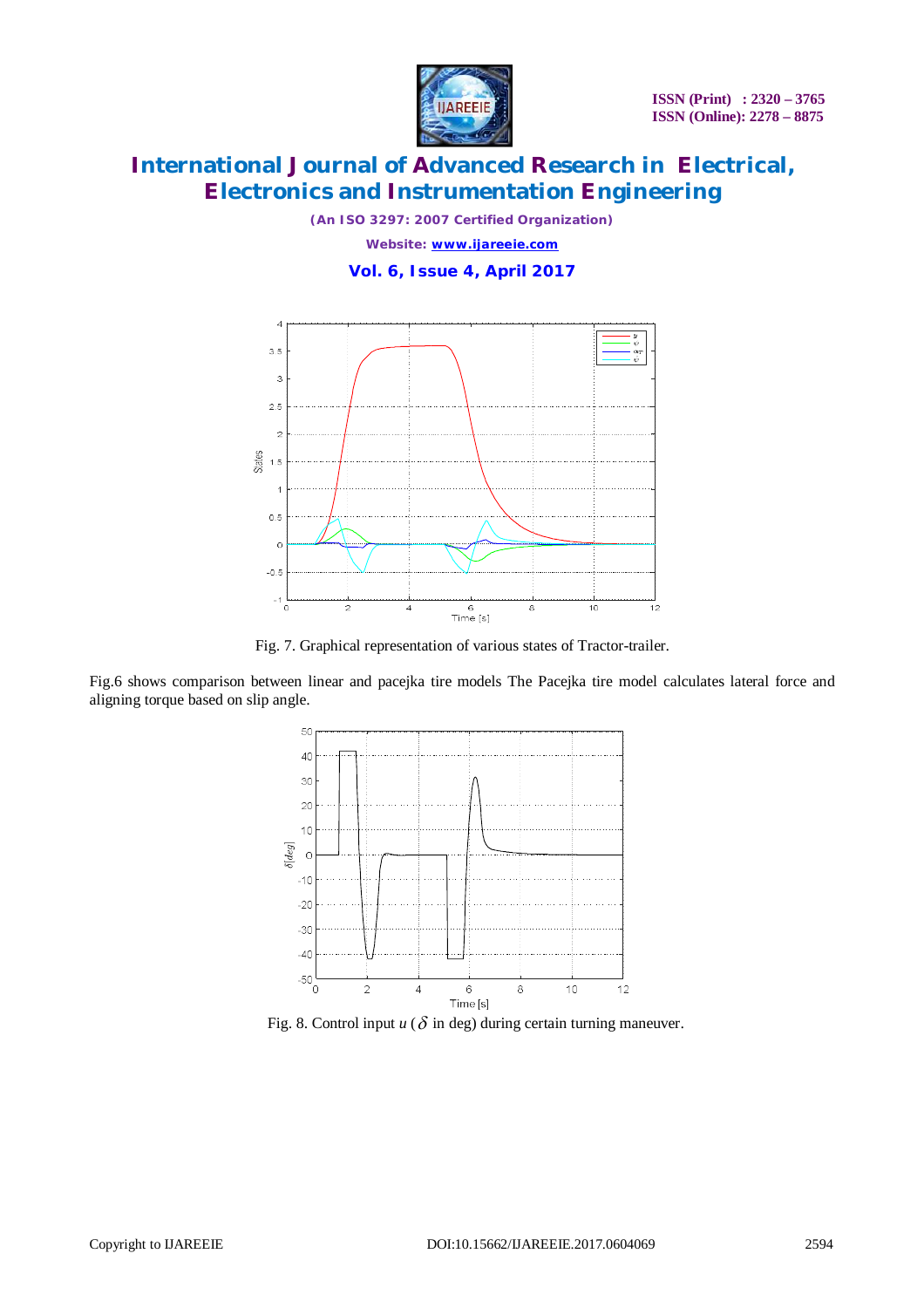

*(An ISO 3297: 2007 Certified Organization) Website: [www.ijareeie.com](http://www.ijareeie.com)* **Vol. 6, Issue 4, April 2017**



Fig. 9. Tractor-trailer response (a) double lane change (b) swept path width reduction using LQR controller.

#### **V.CONCLUSIONS**

An active trailer steering controller for articulated vehicles based on the LQR theory was proposed to reduce the swept path width of a tractor trailer. An LQR controller was designed, and simulated in such a way that the rear point of the trailer tracks the path driven by the tractor front wheel and thus tail swing can be avoided. The simulation results suggest an extension of the controller to dynamic stabilization, especially in obstacle avoidance maneuvers. The tractor and trailer active steering controller was designed to follow the desired yaw rates of the tractor and trailer and minimize the tractor and trailer's CG side-slip angles at the same time. The test results at a low speed showed that the active steering controller can improve the maneuverability of the articulated vehicle along sharp curves (rectangular curves).The results showed that the stability indexes of the tractor and the trailer at a high speed including the effects of lateral tire forces can be controlled simultaneously, which indicates the controller's significant effects in improving the lateral stability at a high speed for articulated vehicles. The effectiveness of the control strategy, with the controller design based on LQR ,is validated using simulations of certain turning maneuver of an articulated vehicle. The results shown in Fig.9 shows that the trailer rear point indeed converges to the path of the tractor front wheel and follows the path throughout the entire cornering, while avoiding tail swing at all times. The maximum swept path width is significantly reduced using controlled trailer steering compared with the case without trailer wheel steering. Here swept path analysis is performed with bi-cycle like representation, and therefore width of the vehicle is not taken into account in this analysis. This analysis shows that proposed control strategy is indeed effective in simulations.

#### **REFERENCES**

- [1] B. Jujnovich and D. Cebon, "Comparative performance of semi-trailer steering systems," in *Proc. 7th Int. Symp. Heavy Vehicle Weights Dimensions*, 2002, pp. 195–214.
- [2] Y. Nakamura, H. Ezaki, Y. Tan, and W. Chung, "Design of steering mechanism and control of nonholonomic trailer systems," *IEEE Trans. Robot. Autom.*, vol. 17, no. 3, pp. 367–374, Jun. 2001..<br>**B.** A. Juinovich and D. Cebon, "Path-following steering control for
- [3] B. A. Jujnovich and D. Cebon, "Path-following steering control for articulated vehicles," *J. Dyn. Syst., Meas. Control*, vol. 135, no. 3, p. 031006, 2013.
- [4] Hata, N., Hasegawa, S., Takahashi, S., *et al*., 1989. A Control Method for 4WS Truck to Suppress Excursion of a Body Rear Overhang. SAE Technical Paper 892521, p.754-760.